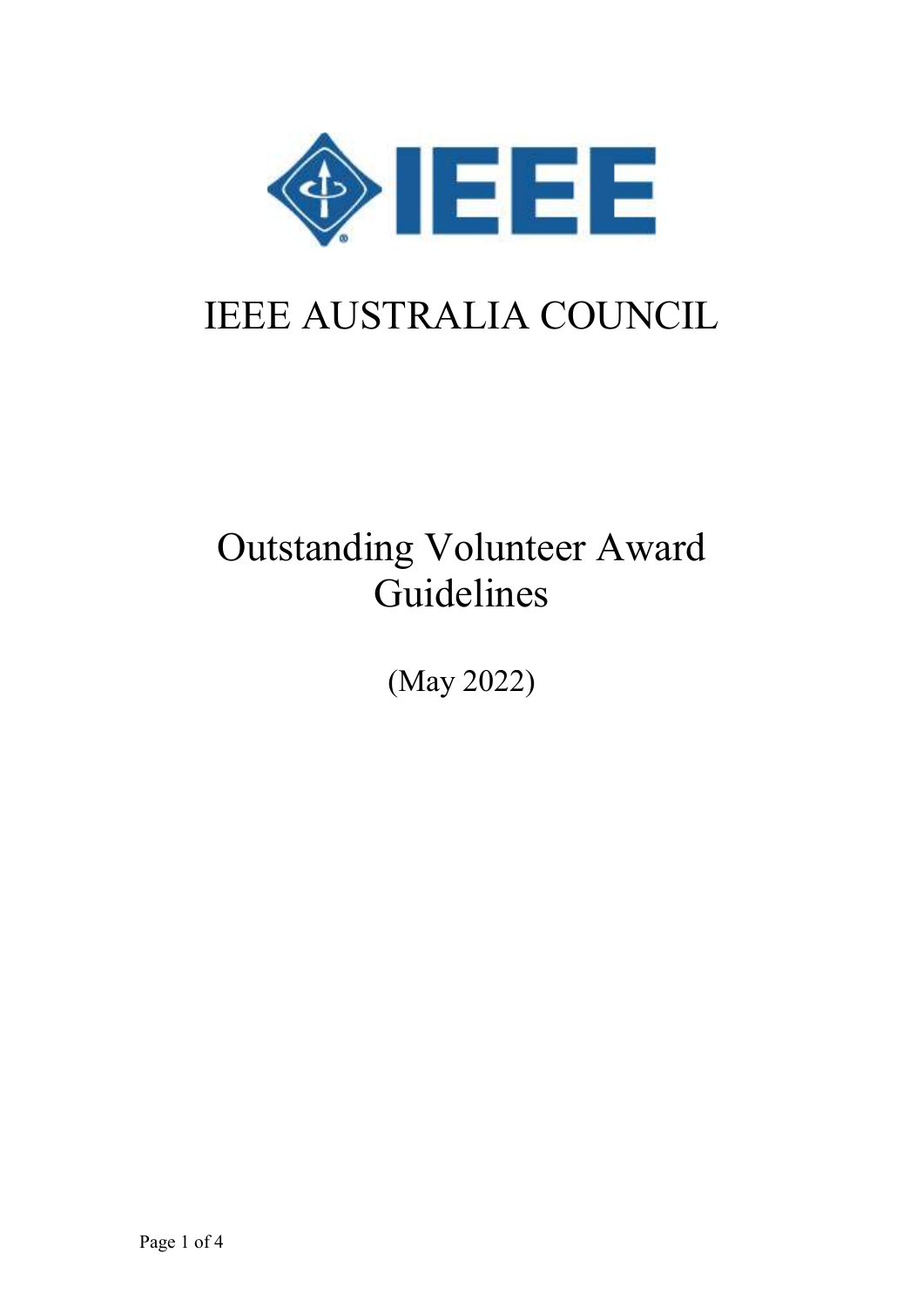#### Award categories

IEEE Outstanding Volunteer Awards are in four categories:

- Outstanding Volunteer Award
- Outstanding YP Volunteer Award
- Outstanding WIE Volunteer Award
- Outstanding Student Volunteer Award

#### Nomination Process

Each Australian Section/Subsection runs an annual Outstanding Volunteer Award program as per the four aforementioned categories. The winners of each category will be automatically eligible for the respective Australia Council Outstanding Volunteer Award in the following year and should be nominated by the respective Section/Subsection Chair to the Australia Council committee.

Each Section/Subsection can nominate candidates for all four categories. However, nomination is limited to only one volunteer for each category.

Each Section/Subsection should complete a nomination form as per Appendix I for each nominee.

#### **Timelines**

Each Section/Subsection is responsible for administering and running the Outstanding Volunteer Award annually before the end of year. A nomination form should be completed for the winner of each category and emailed to the Australia Council Chair not later than 1<sup>st</sup> of March of the following year.

Note: Sections/Subsections usually present the outstanding volunteer awards during the AGM toward the end of year. Section/Subsection chairs are encouraged to send the nominations to the Australia Council as soon as the winners are presented with their award.

The Australia Council Award and Recognition Committee (ACARC) will review the nominations and announce the winners for each category by 1<sup>st</sup> of May based on the provide information in the nomination form as per Appendix I.

The outcomes shall be published on IEEE Australia Council website and social media platforms.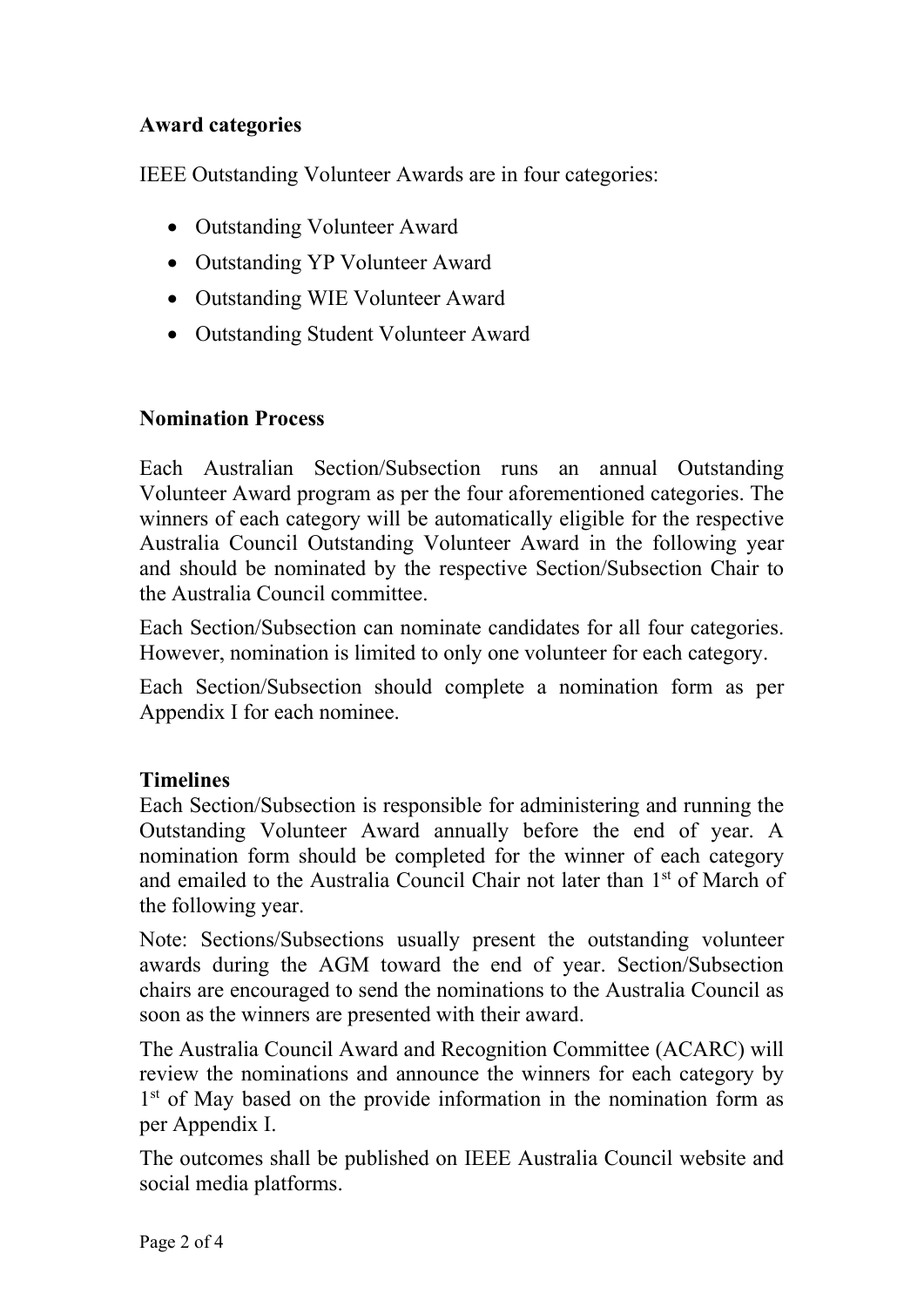#### The Award

The award is an IEEE Small Wall Plaque (5" x 7" Plaque, wood with brass plate) and will be engraved with winner's full name, award category title and a recognition statement. IEEE AC will manage the procurement, engraving and shipment of the plaque.



IEEE Small Wall Plaque (5" x 7" Plaque, wood with brass plate)

#### Award and Recognition Committee (ARC)

Australia Council Chair, Vice Chair and Secretary are members of the Australia Council Award and Recognition Committee (ACARC). The role of ACARC is to review the nominations received for each category, check the eligibility and select the winners of each category.

The ARARC only accepts nominations that are received before 1<sup>st</sup> March each year.

The ARARC can decide not to announce a winner for a category if the committee is not fully satisfied with the quality of the nominees' applications.

During special circumstances that ACARC cannot finalise the review process before 1st of May, all Section/Subsection representatives and nominees should be informed of the delay and updated date for announcing the outcome.